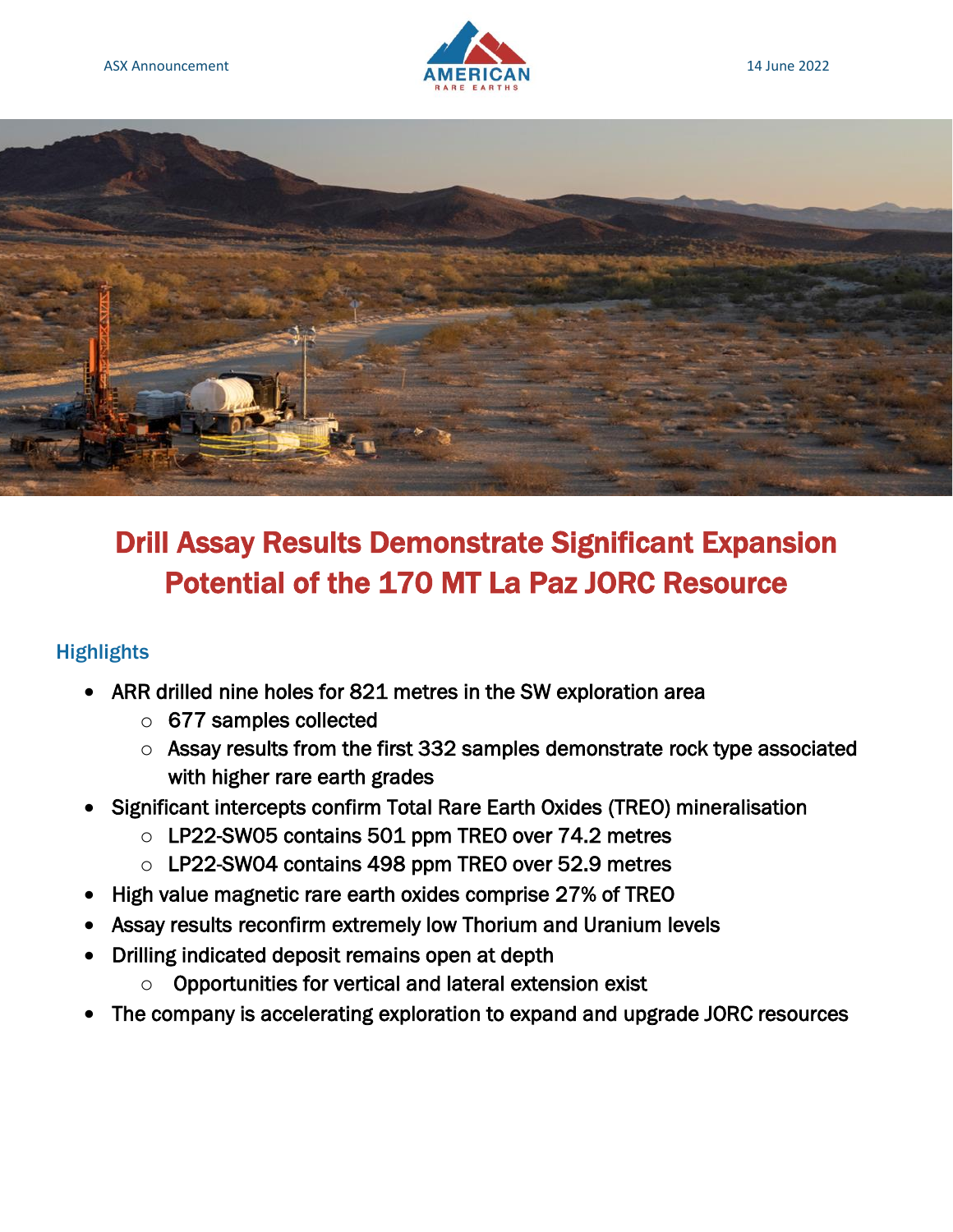American Rare Earths (ASX: ARR, OTCQB: ARRNF, FSE: 1BHA) (ARR or 'the Company') is pleased to announce highly promising assay results from recent exploration drilling in the Southwest area of its flagship La Paz project in Arizona, USA.

During the period from February to April 2022 the Company drilled nine holes for 821 metres and collected 677 samples. The assay results from the first 332 samples demonstrate rock type associated with higher rare earth grades. Two drill holes showed extensive rare earth enrichment over lengths exceeding 50 metres.

As the company receives the remaining results a more detailed technical report will follow. Due to these promising assay results the company will now accelerate its exploration plans to expand and upgrade the current JORC 2021 resources at La Paz. Planning is well underway for this exploration program and the company will update the market once it has finalised drilling permits.

MD and CEO Chris Gibbs commented: "We are very excited by these results received from the drill program at the La Paz Southwest zone. These results confirm our exploration target potential and reinforce our strong view that the new mineralised zone has significant potential to expand our current JORC resource. An upgrade gives La Paz the potential to be one of the largest rare earths projects in North America."

#### Assay Results

The first round of assay results for four holes (LP22-SW02, LP22-SW04, LP22-SW05, LP22-SW07) from the drilling campaign conducted in the La Paz, AZ claim area during the beginning of 2022 indicate promising levels of rare earth enrichment.

The intervals of enriched rock are interpreted in each hole to occur at the following depths:

| <b>Drill Hole</b> | <b>From</b><br>(f <sup>t</sup> ) | To<br>(f <sup>t</sup> ) | Thick.<br>(f <sup>t</sup> ) | <b>From</b><br>(m) | To<br>(m) | Thick.<br>(m) | <b>TREO</b><br>(ppm) | <b>MREO</b><br>(ppm) | <b>Sc203</b><br>(ppm) |
|-------------------|----------------------------------|-------------------------|-----------------------------|--------------------|-----------|---------------|----------------------|----------------------|-----------------------|
| LP22-SW02         | 82.0                             | 87.0                    | 5.0                         | 25.0               | 26.5      | 1.5           | 398                  | 103                  | 19                    |
| LP22-SW02         | 226.6                            | 272.5                   | 45.9                        | 69.1               | 83.1      | 14.0          | 415                  | 111                  | 24                    |
| LP22-SW02         | 282.0                            | 287.0                   | 5.0                         | 86.0               | 87.5      | 1.5           | 355                  | 95                   | 19                    |
| Total LP22-SW02   |                                  |                         | 55.9                        |                    |           | 17.0          | 409                  | 109                  | 23                    |
|                   |                                  |                         |                             |                    |           |               |                      |                      |                       |
| LP22-SW04         | 52.0                             | 82.3                    | 30.3                        | 15.8               | 25.1      | 9.2           | 468                  | 128                  | 19                    |
| LP22-SW04         | 97.0                             | 183.2                   | 87.6                        | 29.6               | 55.8      | 26.7          | 509                  | 140                  | 20                    |
| LP22-SW04         | 197.2                            | 252.8                   | 55.6                        | 60.1               | 77.1      | 16.9          | 497                  | 137                  | 24                    |
| Total LP22-SW04   |                                  |                         | 173.5                       |                    |           | 52.9          | 498                  | 137                  | 21                    |
|                   |                                  |                         |                             |                    |           |               |                      |                      |                       |
| <b>LP22-SW05</b>  | 83.6                             | 327.0                   | 243.4                       | 25.5               | 99.7      | 74.2          | 501                  | 141                  | 21                    |
|                   |                                  |                         |                             |                    |           |               |                      |                      |                       |
| LP22-SW07         | 37.0                             | 82.0                    | 45.0                        | 11.3               | 25.0      | 13.7          | 467                  | 125                  | 24                    |
| LP22-SW07         | 218.6                            | 269.0                   | 50.4                        | 66.6               | 82.0      | 15.4          | 357                  | 92                   | 17                    |
| Total LP22-SW07   |                                  |                         | 95.4                        |                    |           | 29.1          | 409                  | 108                  | 20                    |

#### Table 1 – Summary of RE Enriched Intervals

TREO: Total rare earth oxide, MREO: Magnetic rare earth oxide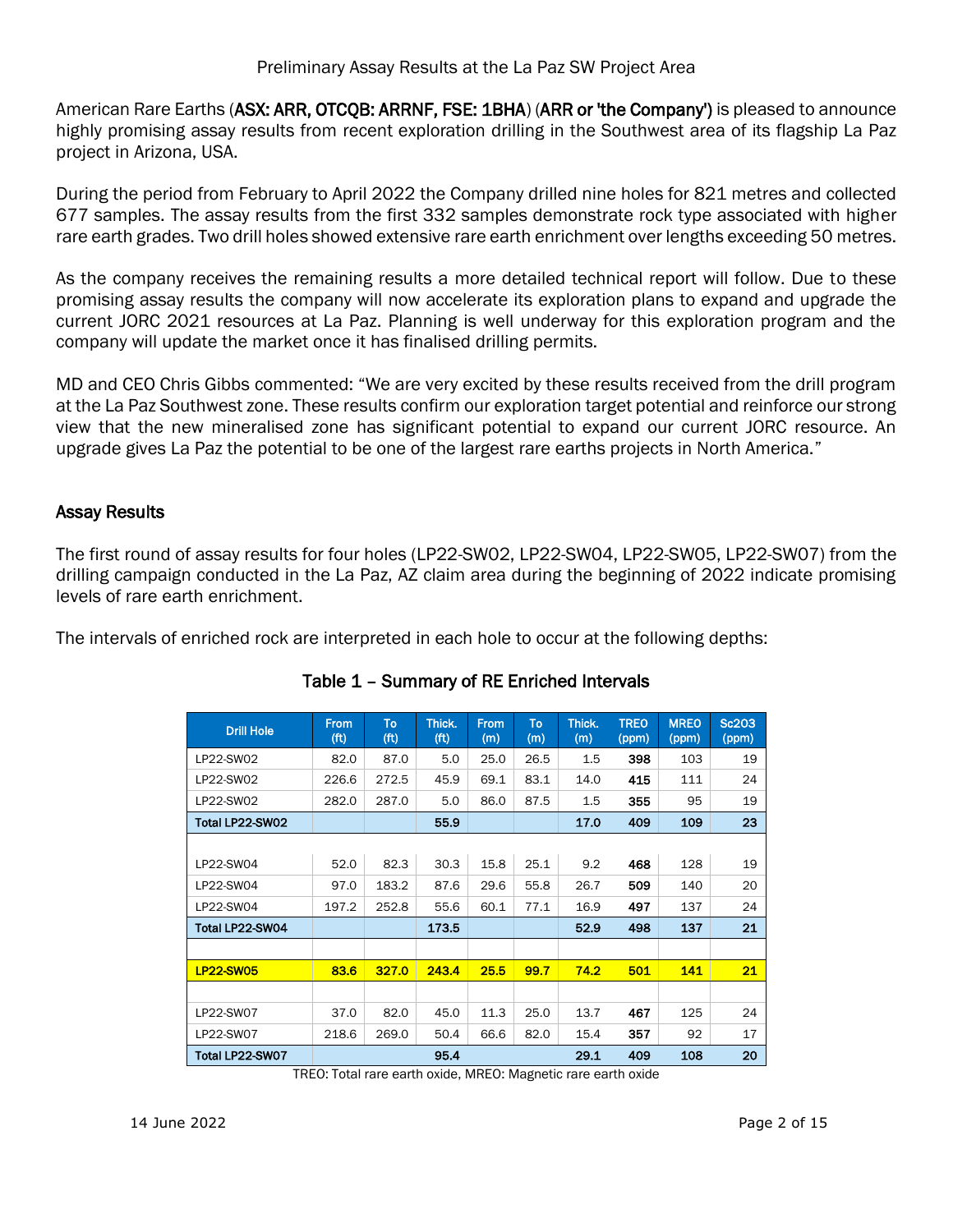Drill hole LP2-SW05 contains enriched levels of TREO down most of the drill hole. It contains 74.2 metres of material with a weight average of 501ppm (Figure 1 and Figure 2). Drill hole LP2-SW04 is also well endowed with enriched levels of TREO with 52.9 metres of material with a weight average of 498ppm (Figure 2). LP22- SW02 and LP22-SW07 have enriched TREO zones of 17 meters with 409ppm, and 29.1 metres with 409ppm, respectively.

| No of<br><b>Drill Hole</b><br><b>Samples</b> |     |             | TREO (ppm) |            |             | MREO (ppm) |            |             | Sc203 (ppm) |            |
|----------------------------------------------|-----|-------------|------------|------------|-------------|------------|------------|-------------|-------------|------------|
|                                              |     | <b>Mean</b> | Min        | <b>Max</b> | <b>Mean</b> | <b>Min</b> | <b>Max</b> | <b>Mean</b> | Min         | <b>Max</b> |
| LP22-SW02                                    | 93  | 221         | 61         | 579        | 58          | 16         | 160        | 18          | 4           | 42         |
| LP22-SW04                                    | 90  | 364         | 87         | 833        | 99          | 22         | 223        | 18          | 4           | 56         |
| LP22-SW05                                    | 78  | 421         | 135        | 758        | 117         | 32         | 221        | 19          | 5           | 42         |
| <b>LP22-SW07</b>                             | 71  | 259         | 77         | 614        | 66          | 17         | 175        | 15          | 3           | 36         |
| Total                                        | 332 | 315         | 61         | 833        | 85          | 16         | 223        | 18          | 3           | 56         |

Table 2 – Summary of All Assay Samples

LP22-SW05 contains a zone of mineralised mylonite rock from 127 feet to 132 feet (38.1m – 40.2m) with a TREO grade of 758ppm.



Figure 1 - LP22-SW05 Interval 127 - 132 feet (38.1 – 40.2m) TREO: 758ppm

ARR geologists continue to review the drill hole data and await assays results from the remaining core holes. A detailed technical report will follow.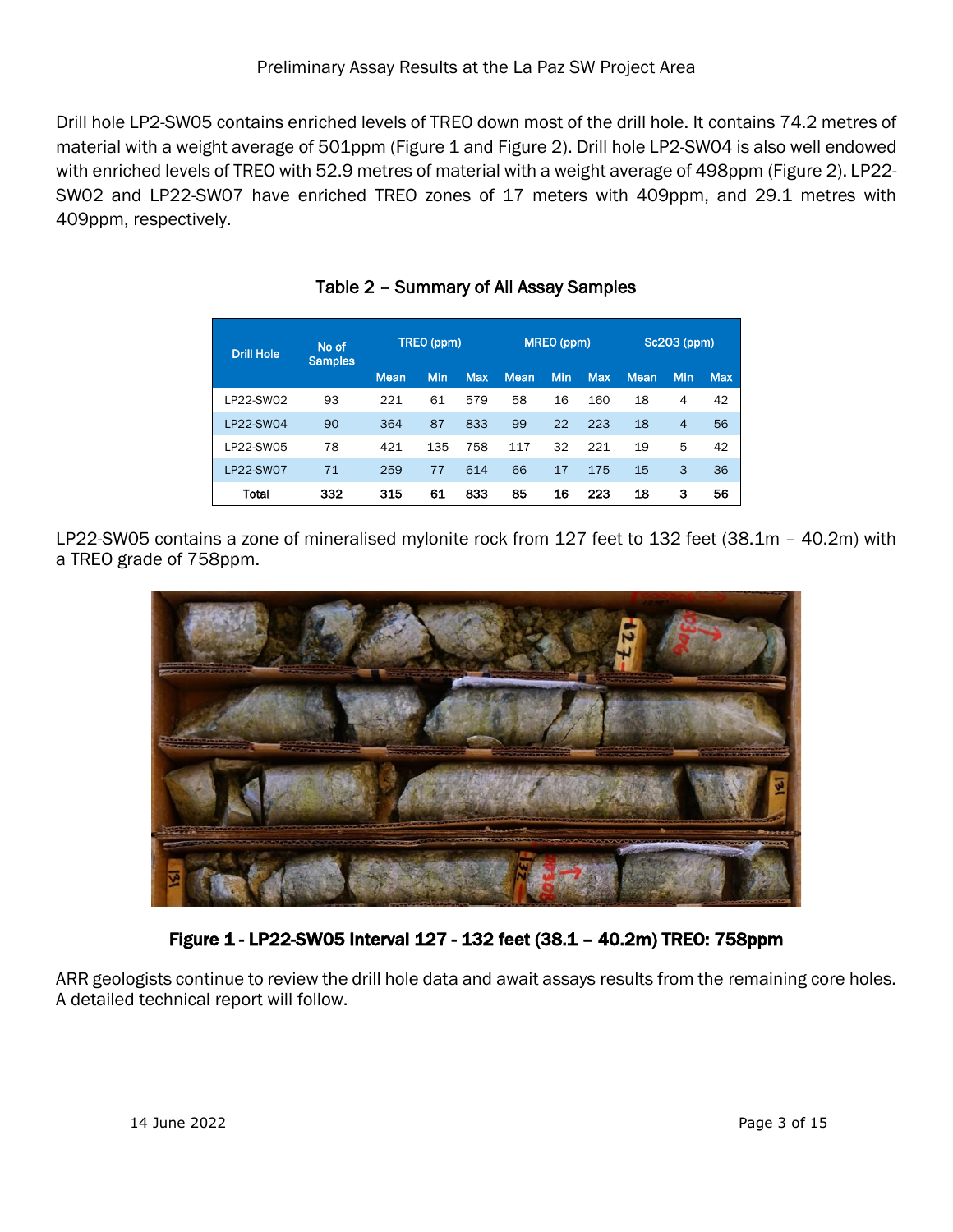#### Exploration Drilling Summary

A total of nine core holes were drilled at eight locations with a total length drilled of 2,692 feet (821 meters). 677 core and chip samples were collected and sent to American Assay Labs in Sparks, NV, for assay.

| <b>Drill Hole ID</b> | <b>Date Started</b> | Date Ended | Easting    | <b>Northing</b> | <b>Drilled Depth</b><br>(f <sup>t</sup> ) | <b>Drilled Depth</b><br>(m) | <b>Total Recovery</b><br>(%) | <b>Samples</b><br><b>Collected</b> |
|----------------------|---------------------|------------|------------|-----------------|-------------------------------------------|-----------------------------|------------------------------|------------------------------------|
| LP22-S0W1            | $6$ -Feb-22         | 11-Feb-22  | 235.719.43 | 3.776.365.38    | 207                                       | 63                          | 71.0%                        | 35                                 |
| LP22-S0W2            | 12-Feb-22           | 20-Feb-22  | 235.434.86 | 3.777.599.04    | 350                                       | 107                         | 79.0%                        | 78                                 |
| LP22-SW03            | 20-Mar-22           | 25-Mar-22  | 236.508.21 | 3.777.579.35    | 441                                       | 134                         | 92.0%                        | 106                                |
| LP22-S0W4            | 20-Feb-22           | 23-Feb-22  | 237,180.29 | 3.777.606.74    | 350                                       | 107                         | 95.0%                        | 108                                |
| LP22-SW05            | 5-Mar-22            | 10-Mar-22  | 239.011.00 | 3.778.446.00    | 365                                       | 111                         | 91.0%                        | 94                                 |
| LP22-SW06a           | 24-Feb-22           | 27-Feb-22  | 239,517.44 | 3,779,504.56    | 116.5                                     | 36                          | 43.0%                        | 24                                 |
| LP22-SW06b           | 25-Mar-22           | 6-Apr-22   | 239.527.53 | 3.779.466.99    | 160                                       | 49                          | 44.0%                        | 52                                 |
| LP22-SW07            | 10-Mar-22           | 13-Mar-22  | 237,656.00 | 3,779,532.00    | 351                                       | 107                         | 93.0%                        | 89                                 |
| LP22-SW08            | 14-Mar-22           | 23-Mar-22  | 237,812.00 | 3,778,729.00    | 352                                       | 107                         | 93.0%                        | 91                                 |
| Totals               |                     |            |            |                 | 2692.5                                    | 821                         |                              | 677                                |

#### Table 3 - Summary of La Paz SW Exploration Drilling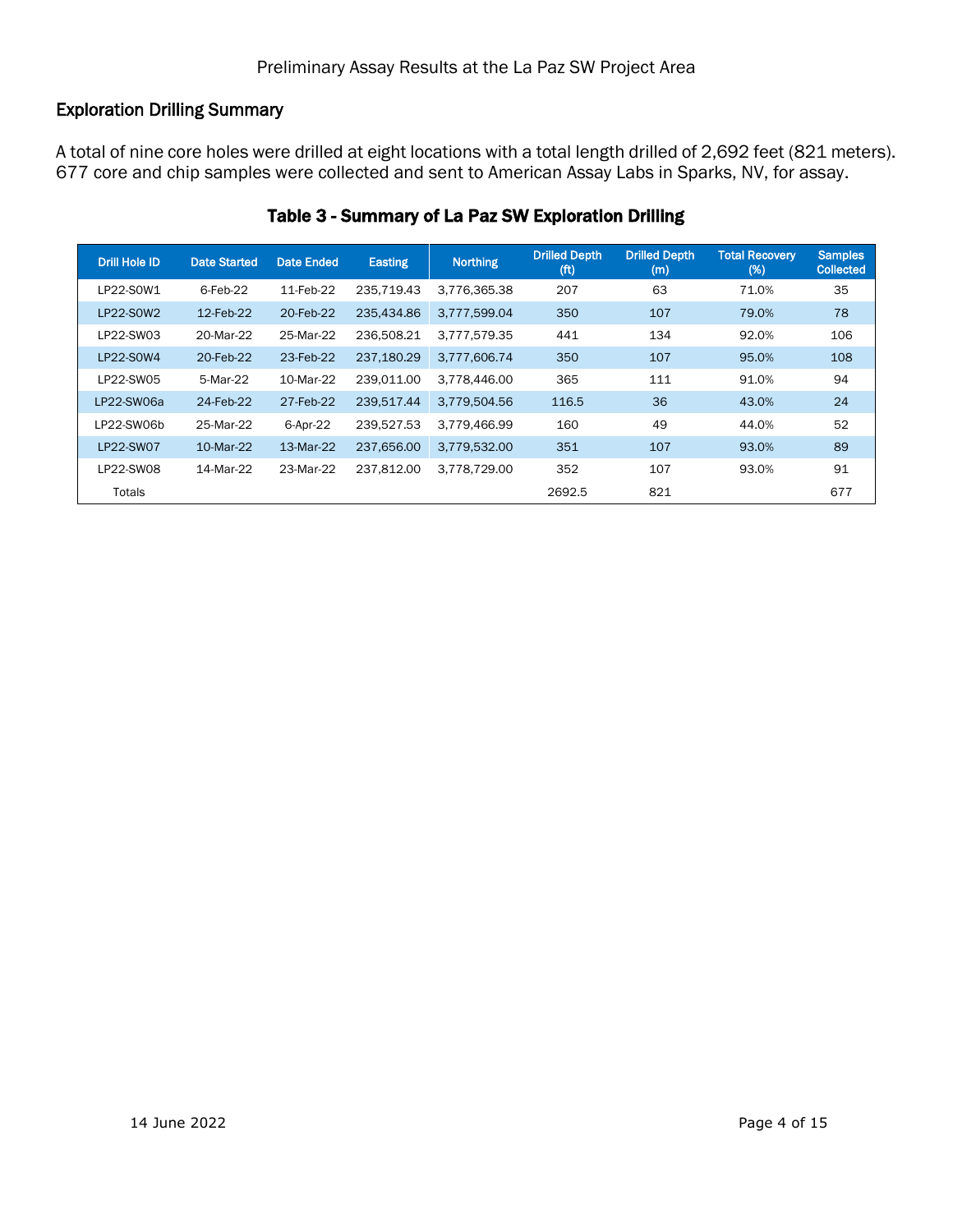

Figure 2 – RE Enriched Zones in La Paz SW Drill Holes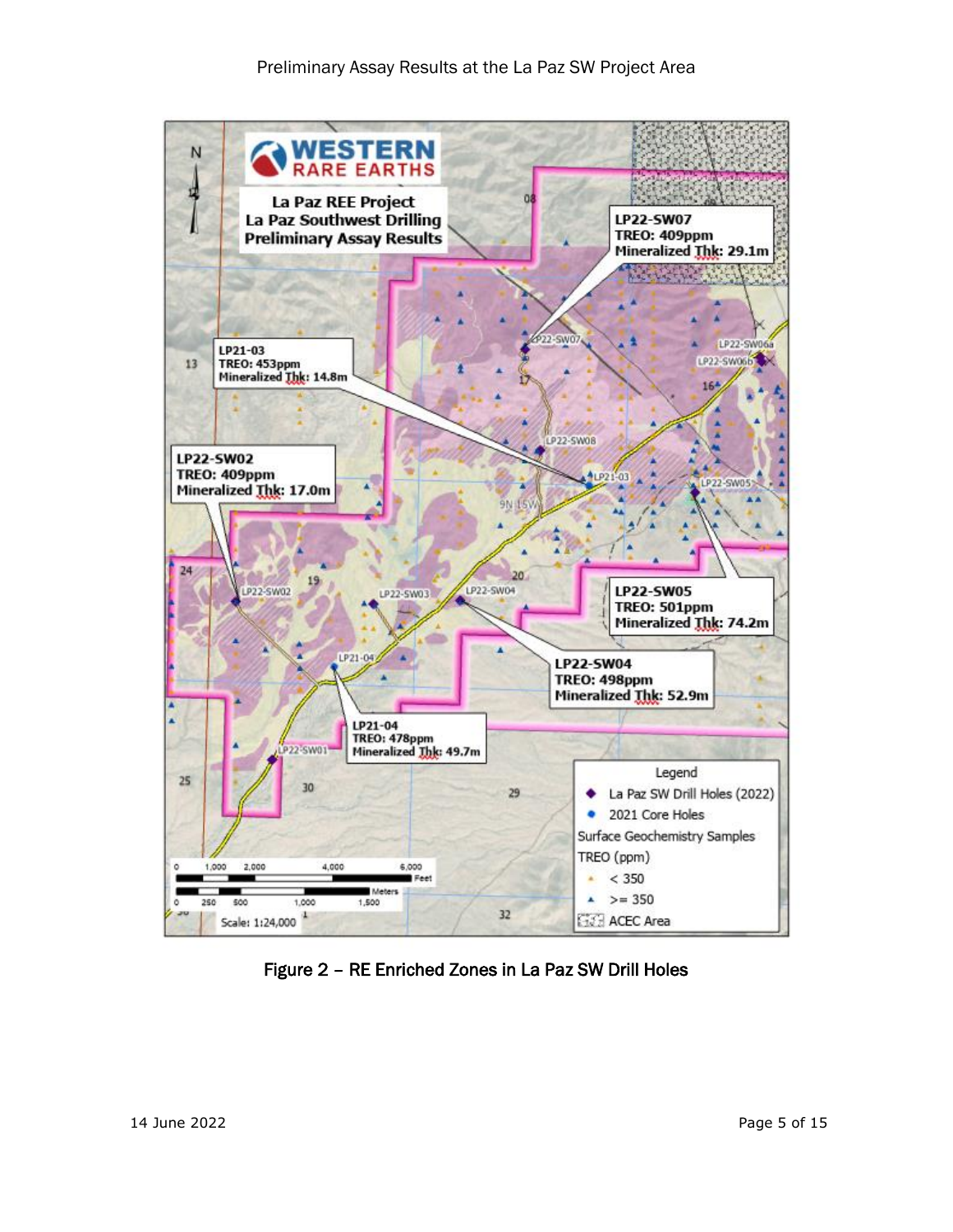#### Next Steps

ARR is working on establishing a JORC resource for the southwest area after receiving the initial drilling assays. The enhanced grades and thickness of the mineralised zone have accelerated exploration planning. ARR geologists will continue to review the drill hole data and await assays results from the remaining core holes. The company will update the market on these results along with a full technical report.

This market announcement has been authorised for release to the market by the Board of American Rare Earths Limited.

Mr Chris Gibbs CEO & Managing Director

#### Competent Persons Statement:

The information in this document is based on a company memorandum entitled "Preliminary Assay Results for La Paz SW", June 2022, compiled by Ms Brianna Crenshaw and Mr Dwight Kinnes (Society of Mining Engineers #4063295RM) employed by Western Rare Earths and American Rare Earths. This memorandum has been reviewed and approved for release by Mr James R. Guilinger. Mr Guilinger is Consulting Geologist at World Industrial Minerals LLC. Mr Guilinger is a Qualified Professional Member (QP) #01260280RM of the Society of Mining Engineers (SME) and has sufficient experience which is relevant to the style of mineralisation and type of deposit under consideration and to the activity which he is undertaking to qualify as a Competent Person as defined in the 2012 JORC Code. Mr Guilinger consents to the inclusion in the report of the matters based upon the information in the form and context in which it appears.

#### About American Rare Earths:

American Rare Earths Limited (ASX: ARR, OTCQB: ARRNF, FSE: 1BHA) is an Australian company listed on the ASX with assets in the growing rare earth metals sector of the United States of America, emerging as an alternative international supply chain to China's market dominance of a global rare earth market expected to expand to US\$20 billion by the mid-2020s. The Company's mission is to supply Critical Materials for Renewable Energy, Green Tech, Electric Vehicles, National Security, and a Carbon-Reduced Future.

Western Rare Earths (WRE) is the wholly owned US subsidiary of the Company. ARR owns 100% of the worldclass La Paz rare-earth Project, located 170km northwest of Phoenix, Arizona. As a large tonnage, bulk deposit, La Paz is potentially the largest, rare-earth deposit in the USA and benefits from containing exceptionally low penalty elements such as radioactive thorium and uranium. ARR plans to deliver its first Preliminary Economic Assessment for La Paz by 2022 and is working with leading USA research institutions. La Paz's mineral profile is incorporated into emerging US advanced rare earth processing technologies. In early February 2022, the Company commenced further drilling at the La Paz project to explore lateral and vertical extent in the new Southwest area. Approximately 742 - 928 million tonnes of Rare Earths mineralised rocks are identified as an exploration target in the La Paz Rare Earths project's Southwest area with an average TREO Grade of 350 - 400ppm and Scandium Oxide grade of 20 - 24.5ppm. The new exploration Target is additive to the La Paz Rare Earth project recently upgraded 170MT Resource. (ASX Announcement, 29 September 2021).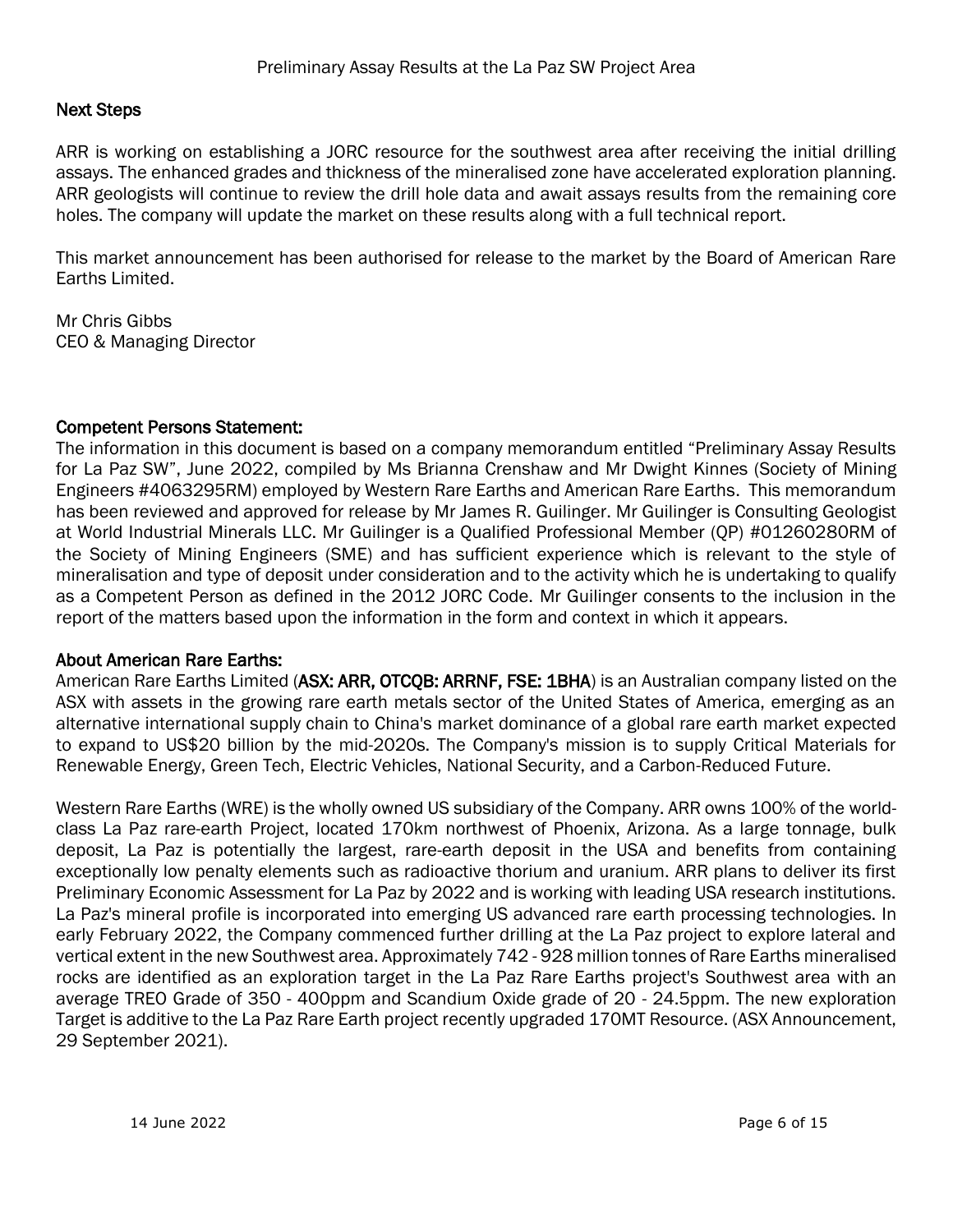In the first half of 2021, ARR acquired the USA REE asset, the Halleck Creek Project in Wyoming. The maiden exploration drilling program was completed in April 2022 and assay results are pending. The maiden drill program will provide initial mineralisation, lithology and fresh rock core material for metallurgical and process testing. Approximately 308 to 385 million tonnes of rare earths mineralised rocks were identified as an exploration target for the Halleck Creek project area with an average Total Rare Earth Oxide (TREO) grade of 2,330 - 2,912 ppm. Initial surface sampling of the Overton Mountain area conducted in 2018 revealed average TREO values of 3,297 ppm, average Heavy Rare Earth Oxide (HREO) values of 244 ppm, and average Magnetic Rare Earth Oxide (MREO) values of 816 ppm. (ASX Announcement,26 April 2022).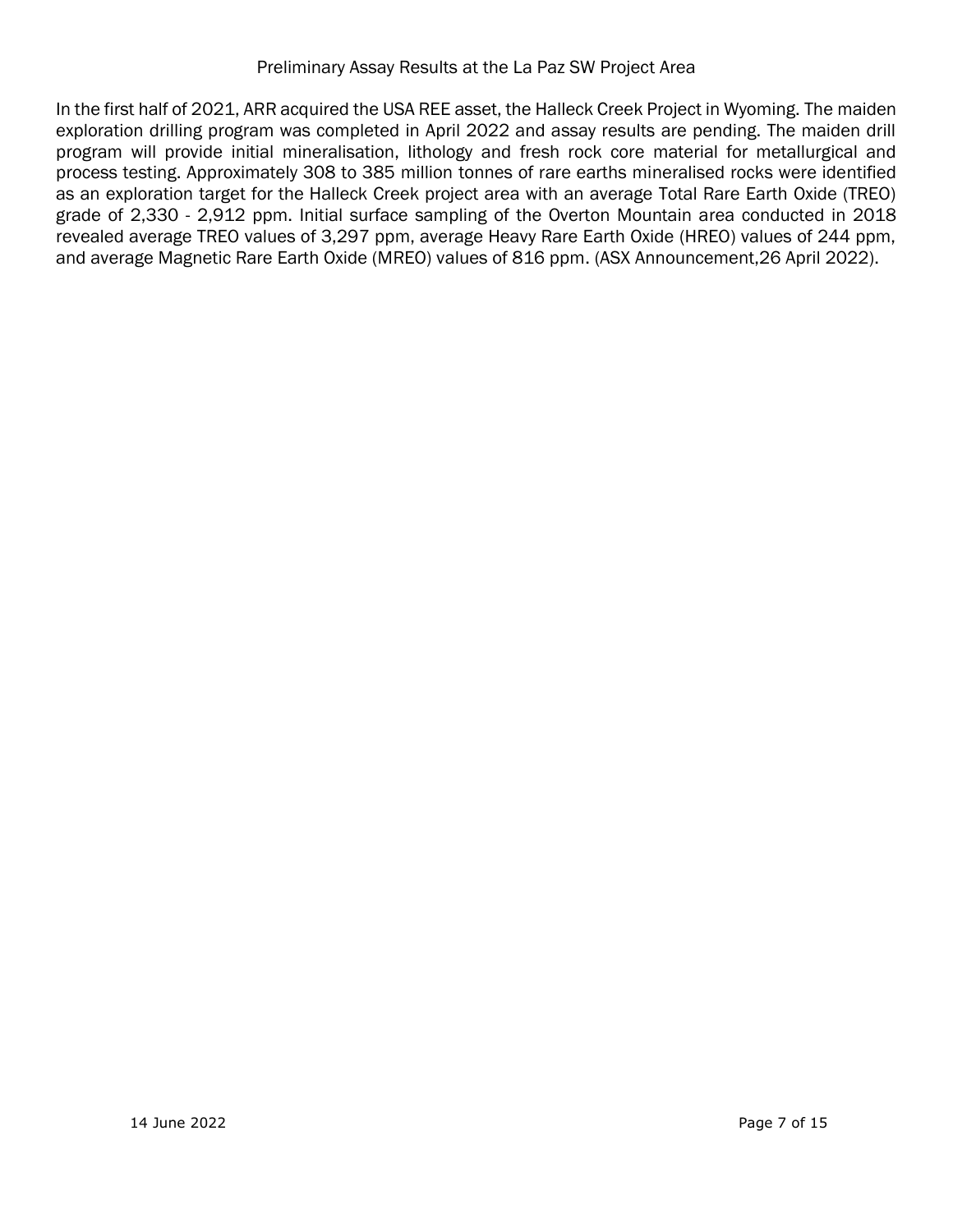# JORC Code, 2012 Edition – Table 1 La Paz SW Rare Earth Exploration Project

**Section 1 Sampling Techniques and Data**

(Criteria in this section apply to all succeeding sections.)

| <b>Criteria</b>               | <b>JORC Code explanation</b>                                                                                                                                                                                                                                                                                                                                                                                                                                                                      | <b>Commentary</b>                                                                                                                                                                                                                                                                                                                                                                                                                  |
|-------------------------------|---------------------------------------------------------------------------------------------------------------------------------------------------------------------------------------------------------------------------------------------------------------------------------------------------------------------------------------------------------------------------------------------------------------------------------------------------------------------------------------------------|------------------------------------------------------------------------------------------------------------------------------------------------------------------------------------------------------------------------------------------------------------------------------------------------------------------------------------------------------------------------------------------------------------------------------------|
|                               | Nature and quality of sampling (eg cut channels, random chips, or<br>specific specialised industry standard measurement tools<br>appropriate to the minerals under investigation, such as down hole<br>gamma sondes, or handheld XRF instruments, etc). These<br>examples should not be taken as limiting the broad meaning of<br>sampling.                                                                                                                                                       | From February to April 2022, WRE drilled nine core holes across the<br>La Paz SW claim area. HQ size core, chip samples from sonic drill<br>cuttings, and minor NQ sized core was collected during the project.<br>Drill holes ranged in depth from 116.5 feet to 441 with a total drilled<br>length of 2692.5 feet (821 meters). Rock core was divided into<br>sample lengths 5 feet (1.52m) long and at key lithological breaks. |
| Sampling                      | Include reference to measures taken to ensure sample<br>representivity and the appropriate calibration of any measurement<br>tools or systems used.                                                                                                                                                                                                                                                                                                                                               | The lengths of each drill core were measured and recoveries were<br>calculated by WRE field geologists                                                                                                                                                                                                                                                                                                                             |
| techniques                    | Aspects of the determination of mineralisation that are Material to<br>the Public Report.                                                                                                                                                                                                                                                                                                                                                                                                         |                                                                                                                                                                                                                                                                                                                                                                                                                                    |
|                               | In cases where 'industry standard' work has been done this would<br>be relatively simple (eg 'reverse circulation drilling was used to<br>obtain 1 m samples from which 3 kg was pulverised to produce a<br>30 g charge for fire assay'). In other cases more explanation may<br>be required, such as where there is coarse gold that has inherent<br>sampling problems. Unusual commodities or mineralisation types<br>(eg submarine nodules) may warrant disclosure of detailed<br>information. | Rock core samples 5 feet (1.52m) long are being fillet cut. The fillet<br>cuts are being pulverized and sampled for 60 elements including rare<br>earth elements using ICP-MS and industry standards. American<br>Assay Labs in Sparks, NV is performing the analyses.                                                                                                                                                             |
| <b>Drilling</b><br>techniques | Drill type (eg core, reverse circulation, open-hole hammer, rotary air<br>blast, auger, Bangka, sonic, etc) and details (eg core diameter,<br>triple or standard tube, depth of diamond tails, face-sampling bit or<br>other type, whether core is oriented and if so, by what method, etc).                                                                                                                                                                                                      | From February to April 2022, WRE drilled nine core holes across the<br>La Paz SW claim area. HQ size core, chip samples from sonic drill<br>cuttings, and minor NQ sized core was collected during the project.<br>Drill holes ranged in depth from 116.5 feet to 441 with a total drilled<br>length of 2692.5 feet (821 meters).                                                                                                  |
| Drill sample<br>recovery      | Method of recording and assessing core and chip sample<br>recoveries and results assessed.                                                                                                                                                                                                                                                                                                                                                                                                        | All drill core was visually logged, measured, and photographed by<br>WRE geologists. Drill core was collected in lengths (runs) of 5 feet<br>(1.52m). WRE geologists calculated recoveries for each core run.                                                                                                                                                                                                                      |
|                               |                                                                                                                                                                                                                                                                                                                                                                                                                                                                                                   |                                                                                                                                                                                                                                                                                                                                                                                                                                    |
|                               | Measures taken to maximise sample recovery and ensure<br>representative nature of the samples.                                                                                                                                                                                                                                                                                                                                                                                                    | All core and samples were immediately placed in core boxes. When<br>core drilling became difficult, sonic drilling techniques were employed<br>to increase recovery.                                                                                                                                                                                                                                                               |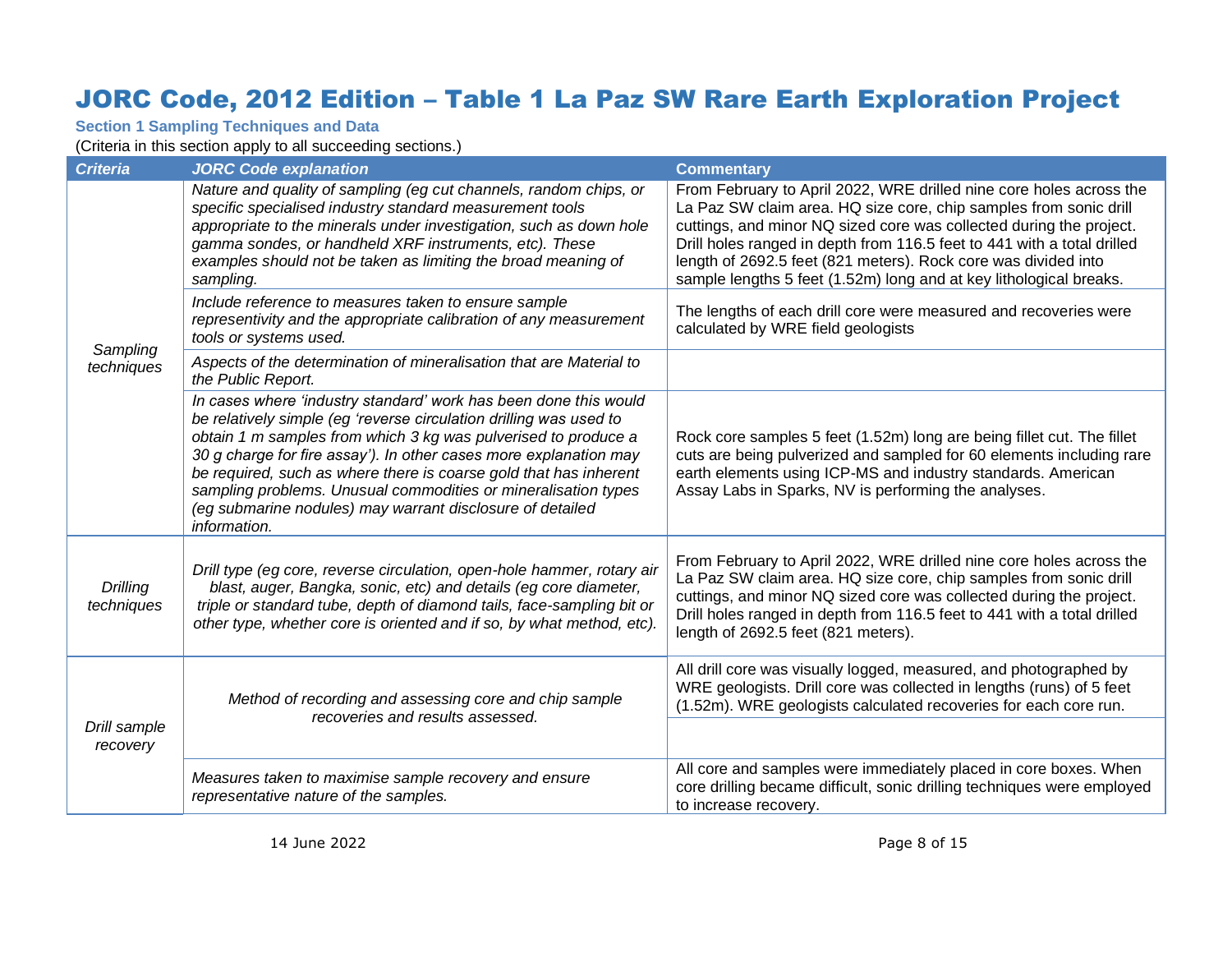|                            | Whether a relationship exists between sample recovery and grade<br>and whether sample bias may have occurred due to preferential<br>loss/gain of fine/coarse material.                                     |                                                                                                                                                                                                                                                                                                                                               |
|----------------------------|------------------------------------------------------------------------------------------------------------------------------------------------------------------------------------------------------------|-----------------------------------------------------------------------------------------------------------------------------------------------------------------------------------------------------------------------------------------------------------------------------------------------------------------------------------------------|
|                            | Whether core and chip samples have been geologically and<br>geotechnically logged to a level of detail to support appropriate<br>Mineral Resource estimation, mining studies and metallurgical<br>studies. | All drill core was visually logged, measured, and photographed by<br>WRE geologists. Drill core was collected in lengths (runs) of 5 feet<br>(1.52m). WRE geologists calculated recoveries for each core run.<br>WRE geologists logged lithology, various types of alteration and<br>mineralization, fractures, fracture conditions, and RQD. |
| Logging                    | Whether logging is qualitative or quantitative in nature. Core (or<br>costean, channel, etc) photography.                                                                                                  | The core logging is quantitative in nature                                                                                                                                                                                                                                                                                                    |
|                            | The total length and percentage of the relevant intersections<br>logged.                                                                                                                                   | All drill core was visually logged, measured, and photographed by<br>WRE geologists. Drill core was collected in lengths (runs) of 5 feet<br>(1.52m). WRE geologists calculated recoveries for each core run.<br>WRE geologists logged lithology, various types of alteration and<br>mineralization, fractures, fracture conditions, and RQD. |
|                            | If core, whether cut or sawn and whether quarter, half or all core<br>taken.                                                                                                                               | Drill core was fillet cut by American Assay Labs, with approximately<br>1/3 of the core used for assay. The remaining core material will be<br>kept in reserve by WRE in a secure location.                                                                                                                                                   |
|                            | If non-core, whether riffled, tube sampled, rotary split, etc and<br>whether sampled wet or dry.                                                                                                           | Rock chips from sonic drilling will be split riffled on a dry basis.                                                                                                                                                                                                                                                                          |
| Sub-sampling<br>techniques | For all sample types, the nature, quality and appropriateness of the<br>sample preparation technique.                                                                                                      | All samples were dry. Sample preparation: 1kg samples split to 250g<br>for pulverizing to -75 microns. Sample analysis: 0.5g charge assayed<br>by ICP-MS technique                                                                                                                                                                            |
| and sample<br>preparation  | Quality control procedures adopted for all sub-sampling stages to<br>maximise representivity of samples.                                                                                                   | WRE submitted CRM sample blanks, CRM standard REE samples<br>from CND Labs and duplicate samples for analysis. Blank samples<br>were added one for every 10 core samples, REE samples were<br>added one for every 25 core samples, and Duplicate samples were<br>added one per every 50 core samples.                                         |
|                            | Measures taken to ensure that the sampling is representative of the<br>in situ material collected, including for instance results for field<br>duplicate/second-half sampling.                             | Fillet cuts along the entire length of all core are representative of the<br>in-situ material.                                                                                                                                                                                                                                                |
|                            | Whether sample sizes are appropriate to the grain size of the<br>material being sampled.                                                                                                                   | Allanite is generally well distributed across the core and the sample<br>sizes are representative of the fine grain size of the Allanite.                                                                                                                                                                                                     |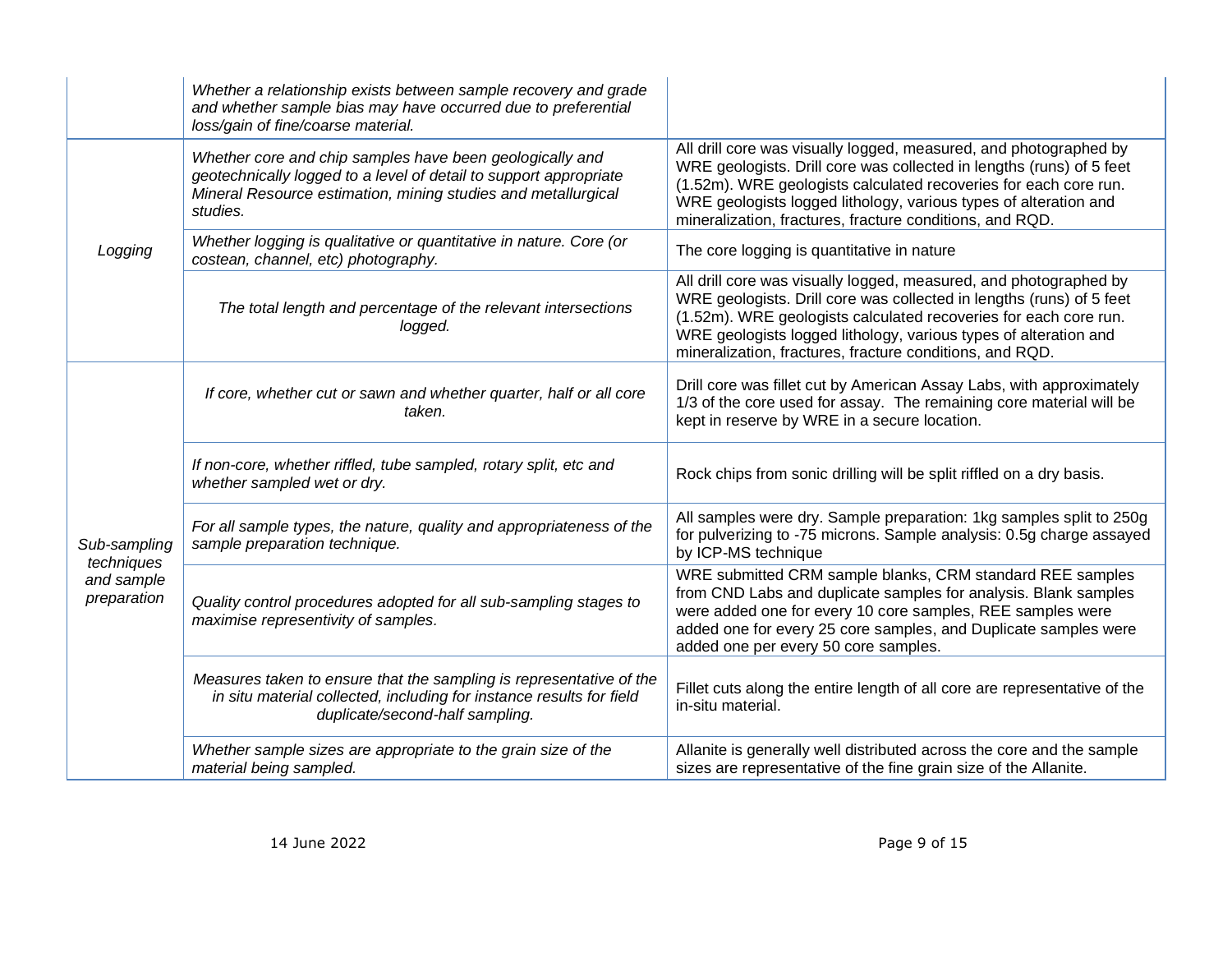|                                                     | The nature, quality and appropriateness of the assaying and<br>laboratory procedures used and whether the technique is<br>considered partial or total.                                                                                    | AAL Labs uses acid digestion and 60 element analysis including REE<br>reported in ppm (D5A ICP-OES finish ICP-5AM60).                                                                                                                                                                                                                                                                     |
|-----------------------------------------------------|-------------------------------------------------------------------------------------------------------------------------------------------------------------------------------------------------------------------------------------------|-------------------------------------------------------------------------------------------------------------------------------------------------------------------------------------------------------------------------------------------------------------------------------------------------------------------------------------------------------------------------------------------|
| Quality of<br>assay data<br>and laboratory<br>tests | For geophysical tools, spectrometers, handheld XRF instruments,<br>etc, the parameters used in determining the analysis including<br>instrument make and model, reading times, calibrations factors<br>applied and their derivation, etc. | No geophysical tools, spectrometers, handheld XRF instruments, etc<br>used.                                                                                                                                                                                                                                                                                                               |
|                                                     | Nature of quality control procedures adopted (eg standards, blanks,<br>duplicates, external laboratory checks) and whether acceptable<br>levels of accuracy (ie lack of bias) and precision have been<br>established.                     | WRE submitted CRM sample blanks, CRM standard REE samples<br>from CND Labs and duplicate samples for analysis. Blank samples<br>were added one for every 10 core samples, REE samples were<br>added one for every 25 core samples, and Duplicate samples were<br>added one per every 50 core samples.                                                                                     |
|                                                     | The verification of significant intersections by either independent or<br>alternative company personnel.                                                                                                                                  | Significant intercepts were verified by an independent consultant<br>geologist as part of the resource estimation.                                                                                                                                                                                                                                                                        |
|                                                     | The use of twinned holes.                                                                                                                                                                                                                 | No twinned holes were used.                                                                                                                                                                                                                                                                                                                                                               |
| Verification of<br>sampling and<br>assaying         | Documentation of primary data, data entry procedures, data<br>verification, data storage (physical and electronic) protocols.                                                                                                             | Data entry was performed by WRE personnel and checked by WRE<br>geologists. All field logs were scanned and uploaded to company file<br>servers. All photographs of the core were also uploaded to the file<br>server daily. Drilling data will be imported into the DHDB drill hole<br>database. All scanned documents are cross-referenced and directly<br>available from the database. |
|                                                     | Discuss any adjustment to assay data.                                                                                                                                                                                                     | None                                                                                                                                                                                                                                                                                                                                                                                      |
|                                                     | Accuracy and quality of surveys used to locate drill holes (collar and<br>down-hole surveys), trenches, mine workings and other locations<br>used in Mineral Resource estimation.                                                         | Down hole surveyes were not used due to the short length (max 30m<br>depth). Hole collars were surveyed using a handheld GPS.                                                                                                                                                                                                                                                             |
| Location of<br>data points                          |                                                                                                                                                                                                                                           | Drill holes were located using a Garmin personal GPS unit.                                                                                                                                                                                                                                                                                                                                |
|                                                     | Specification of the grid system used.                                                                                                                                                                                                    | UTM grid system NAD 1983 Zone 12                                                                                                                                                                                                                                                                                                                                                          |
|                                                     | Quality and adequacy of topographic control.                                                                                                                                                                                              | Drill hole elevations were estimated using existing USGS topographic<br>DTM models as control.                                                                                                                                                                                                                                                                                            |
| Data spacing<br>and<br>distribution                 | Data spacing for reporting of Exploration Results.                                                                                                                                                                                        |                                                                                                                                                                                                                                                                                                                                                                                           |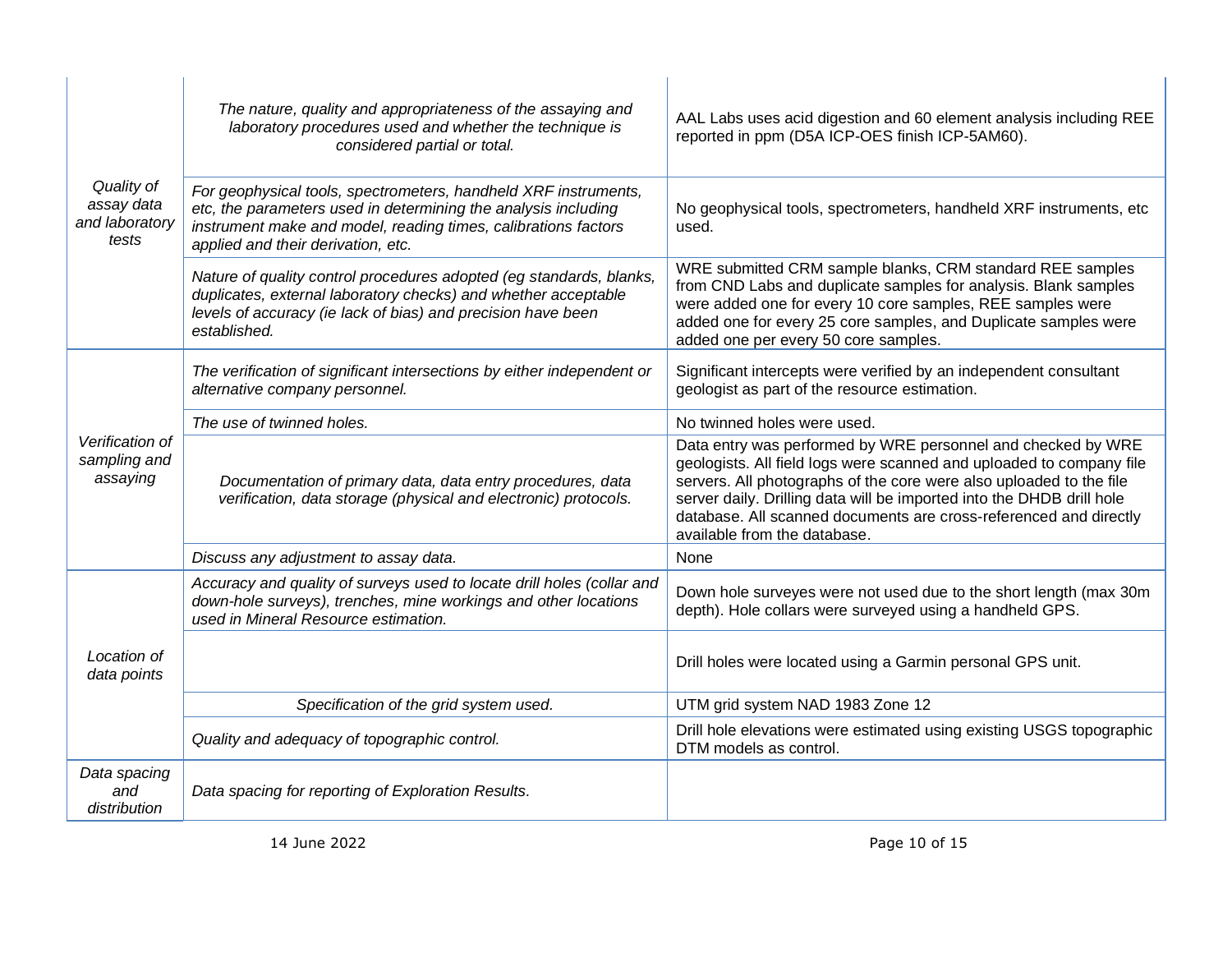|                                          | Whether the data spacing and distribution is sufficient to establish<br>the degree of geological and grade continuity appropriate for the<br>Mineral Resource and Ore Reserve estimation procedure(s) and<br>classifications applied. | The data is not at a sufficient spacing to determine a mineral<br>resource or reserve. No resources or reserves are being reported for<br>the La Paz SW area.                                                        |
|------------------------------------------|---------------------------------------------------------------------------------------------------------------------------------------------------------------------------------------------------------------------------------------|----------------------------------------------------------------------------------------------------------------------------------------------------------------------------------------------------------------------|
|                                          | Whether sample compositing has been applied.                                                                                                                                                                                          | Samples have not been composited as all sample intervals were<br>equal (5 feet /1.52m).                                                                                                                              |
| Orientation of<br>data in<br>relation to | Whether the orientation of sampling achieves unbiased sampling of<br>possible structures and the extent to which this is known,<br>considering the deposit type.                                                                      | Core drilling was vertical, except for one drill hole. Additional drilling<br>needed to determine if structures bias sampling.                                                                                       |
| geological<br>structure                  | If the relationship between the drilling orientation and the orientation<br>of key mineralised structures is considered to have introduced a<br>sampling bias, this should be assessed and reported if material.                      |                                                                                                                                                                                                                      |
| Sample<br>security                       | The measures taken to ensure sample security.                                                                                                                                                                                         | All core was collected from the drill rig daily and stored in a secure,<br>locked facility until the core was dispatched by bonded courier to<br>America Assay Labs. Chains of custody were maintained at all times. |
| Audits or<br>reviews                     | The results of any audits or reviews of sampling techniques and<br>data.                                                                                                                                                              | No external audits or reviews have been conducted to date.                                                                                                                                                           |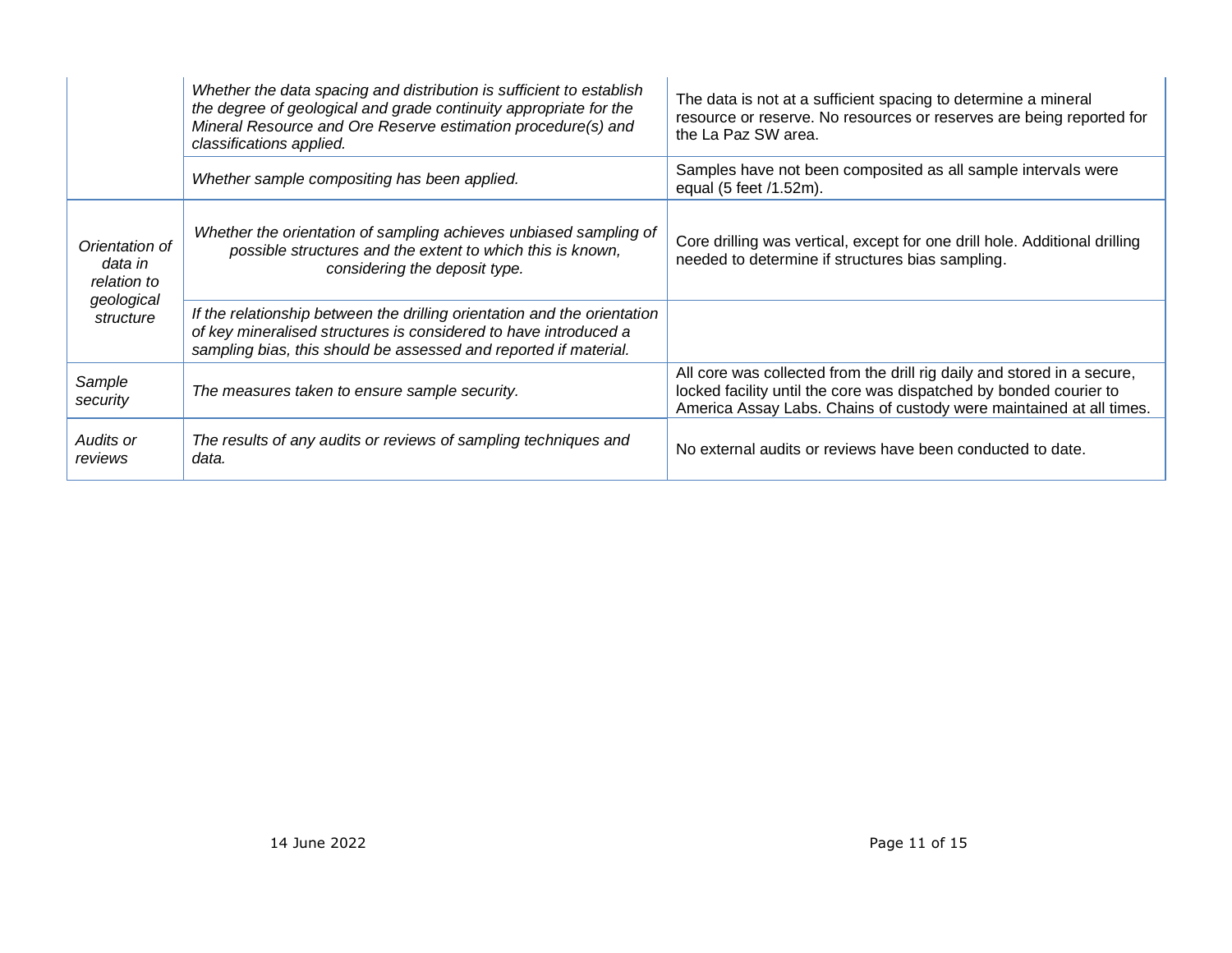### Section 2 Reporting of Exploration Results

(Criteria listed in the preceding section also apply to this section.)

| <b>Criteria</b>                                         | <b>JORC Code explanation</b>                                                                                                                                                                                                                                                             | <b>Commentary</b>                                                                                                                                                                                                                                                                                                                                                                                                                                                                                                                                                                                                                                                                                                                                                                                                                                                                                                                                                                                            |
|---------------------------------------------------------|------------------------------------------------------------------------------------------------------------------------------------------------------------------------------------------------------------------------------------------------------------------------------------------|--------------------------------------------------------------------------------------------------------------------------------------------------------------------------------------------------------------------------------------------------------------------------------------------------------------------------------------------------------------------------------------------------------------------------------------------------------------------------------------------------------------------------------------------------------------------------------------------------------------------------------------------------------------------------------------------------------------------------------------------------------------------------------------------------------------------------------------------------------------------------------------------------------------------------------------------------------------------------------------------------------------|
| <b>Mineral</b><br>tenement and<br>land tenure<br>status | Type, reference name/number, location and ownership including<br>agreements or material issues with third parties such as joint<br>ventures, partnerships, overriding royalties, native title interests,<br>historical sites, wilderness or national park and environmental<br>settings. | The tenement schedule is included in the appendix to this report. The<br>tenements are in the form of 20-acre United States Bureau of Land<br>Management lode mining claims. The total land package controlled<br>by the Company in the La Paz Project Area consists of 261<br>unpatented lode mining claims totaling 5392.26 acres (2178.47 has).<br>The State Exploration Permit totals 640 acres (259 has). The mining<br>claims are 100% owned by the Company with no royalties. All claims<br>are outside of any wilderness or national park and environmental<br>settings. An historic railroad line crosses a portion of the claims but is<br>outside of any historic or planned exploration programs. The State<br>leased land is subject to a State royalty (as yet undetermined) once<br>the exploration activity has advanced to the exploitation level. At this<br>point the State engineers and geologists will evaluation any defined<br>mineral deposit and determine an appropriate royalty. |
|                                                         | The security of the tenure held at the time of reporting along with<br>any known impediments to obtaining a licence to operate in the<br>area.                                                                                                                                           | As long as annual Arizona State lease holding fees and annual claim<br>holding fees are paid to both the BLM and the County (La Paz) in<br>which the claims reside, tenure is secure.                                                                                                                                                                                                                                                                                                                                                                                                                                                                                                                                                                                                                                                                                                                                                                                                                        |
| Exploration<br>done by other<br>parties                 | Acknowledgment and appraisal of exploration by other parties.                                                                                                                                                                                                                            | Rare earths were first recognized in June 2010 by John Petersen, a<br>geologist, who submitted for analysis a reconnaissance sample from<br>the Swansea and Bill Williams River areas that analyzed 459.98 ppm<br>total rare earth elements (TREE). A further 119 samples returned<br>TREE values of 20.6 to 674.21 ppm. Scandium varied from 1.1 to<br>30.2 ppm. AusAmerican then conducted a confirmation sampling<br>exercise of 22 samples that returned values of 6 to 588 ppm TREE,<br>followed in February 2011, by a sample grid of 199 samples that<br>returned 49 to 714 ppm TREE. 195 percussion drill holes were drilled<br>in early 2011. Additional sampling was conducted in 2019 and 2020.<br>Drilling prior to 2021 was carried out by AusAmerican Mining                                                                                                                                                                                                                                   |
|                                                         |                                                                                                                                                                                                                                                                                          | Corporation and at the time the company was listed on the ASX.                                                                                                                                                                                                                                                                                                                                                                                                                                                                                                                                                                                                                                                                                                                                                                                                                                                                                                                                               |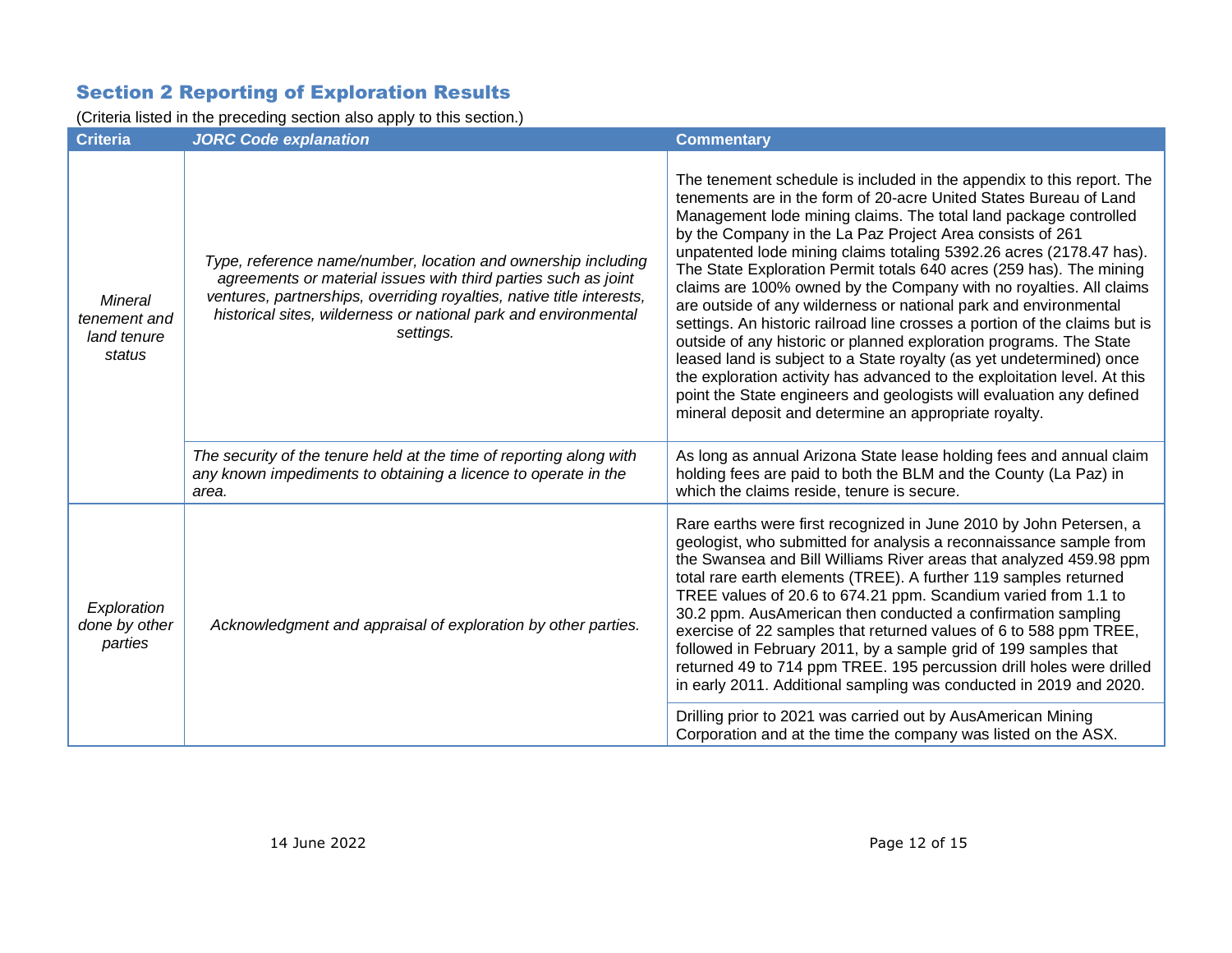| Geology                          | Deposit type, geological setting and style of mineralisation.                                                                                                                 | The project lies within the Harcuvar metamorphic core complex within<br>the Basin and Range Province of Arizona. Mineralisation is hosted in<br>alkali granitic gneiss and to a lesser extent, a structurally<br>superimposed suite of continental red beds. REEOs occur in Allanite<br>(epidote) that occurs as fine-grained disseminations and micro-<br>fracture fillings.                                                                                                                                                                                                                                                                                                                                                                                                                                                    |  |  |
|----------------------------------|-------------------------------------------------------------------------------------------------------------------------------------------------------------------------------|----------------------------------------------------------------------------------------------------------------------------------------------------------------------------------------------------------------------------------------------------------------------------------------------------------------------------------------------------------------------------------------------------------------------------------------------------------------------------------------------------------------------------------------------------------------------------------------------------------------------------------------------------------------------------------------------------------------------------------------------------------------------------------------------------------------------------------|--|--|
|                                  |                                                                                                                                                                               | In December 2021, WRE geologists updated surface geologic maps<br>across the La Paz project area based upon field observations and<br>analytical results.                                                                                                                                                                                                                                                                                                                                                                                                                                                                                                                                                                                                                                                                        |  |  |
| Drill hole<br><b>Information</b> | A summary of all information material to the understanding of the<br>exploration results including a tabulation of the following information<br>for all Material drill holes: | AusAmerican in 2011 contracted Dynamic Rock Solutions LLC of<br>Salome, Arizona, to conduct exploratory drilling using a track-<br>mounted percussion drill. Drilling began on April 20, 2011 and was<br>completed on May 31, 2011. One hundred and ninety-five 3.5"<br>diameter holes were completed for the purpose of obtaining samples<br>of the rock types present. Holes varied in depth from 40 to 100 feet:<br>most holes (142 of 195) were completed to 100 feet and total footage<br>drilled was 18,805 feet. Distances between holes was 100 feet and<br>holes were situated along 4 lines: Lines A, B, and C were oriented<br>NW-SE, and one, Line D, was oriented in the NE direction and<br>crossed the other lines. The map below illustrates the La Paz<br>percussion drill hole locations and the sample lines. |  |  |
|                                  |                                                                                                                                                                               | Authentic Drilling from Kiowa, Colorado used a track mounted core<br>rig to drill seven HQ diameter core holes. A track mounted sonic rig<br>was used to drill 2 drill holes. From February to April 2022, WRE<br>drilled nine core holes across the La Paz SW claim area. HQ size<br>core, chip samples from sonic drill cuttings, and minor NQ sized core<br>was collected during the project. Drill holes ranged in depth from<br>116.5 feet to 441 with a total drilled length of 2692.5 feet (821<br>meters).                                                                                                                                                                                                                                                                                                               |  |  |
|                                  | easting and northing of the drill hole collar                                                                                                                                 |                                                                                                                                                                                                                                                                                                                                                                                                                                                                                                                                                                                                                                                                                                                                                                                                                                  |  |  |
|                                  | elevation or RL (Reduced Level - elevation above sea level in<br>metres) of the drill hole collar                                                                             | March 2022 Core Drilling: Locations of the March 2022 Core Hole                                                                                                                                                                                                                                                                                                                                                                                                                                                                                                                                                                                                                                                                                                                                                                  |  |  |
|                                  | dip and azimuth of the hole                                                                                                                                                   | data are located in the Report.                                                                                                                                                                                                                                                                                                                                                                                                                                                                                                                                                                                                                                                                                                                                                                                                  |  |  |
|                                  | down hole length and interception depth                                                                                                                                       |                                                                                                                                                                                                                                                                                                                                                                                                                                                                                                                                                                                                                                                                                                                                                                                                                                  |  |  |
|                                  | hole length.                                                                                                                                                                  |                                                                                                                                                                                                                                                                                                                                                                                                                                                                                                                                                                                                                                                                                                                                                                                                                                  |  |  |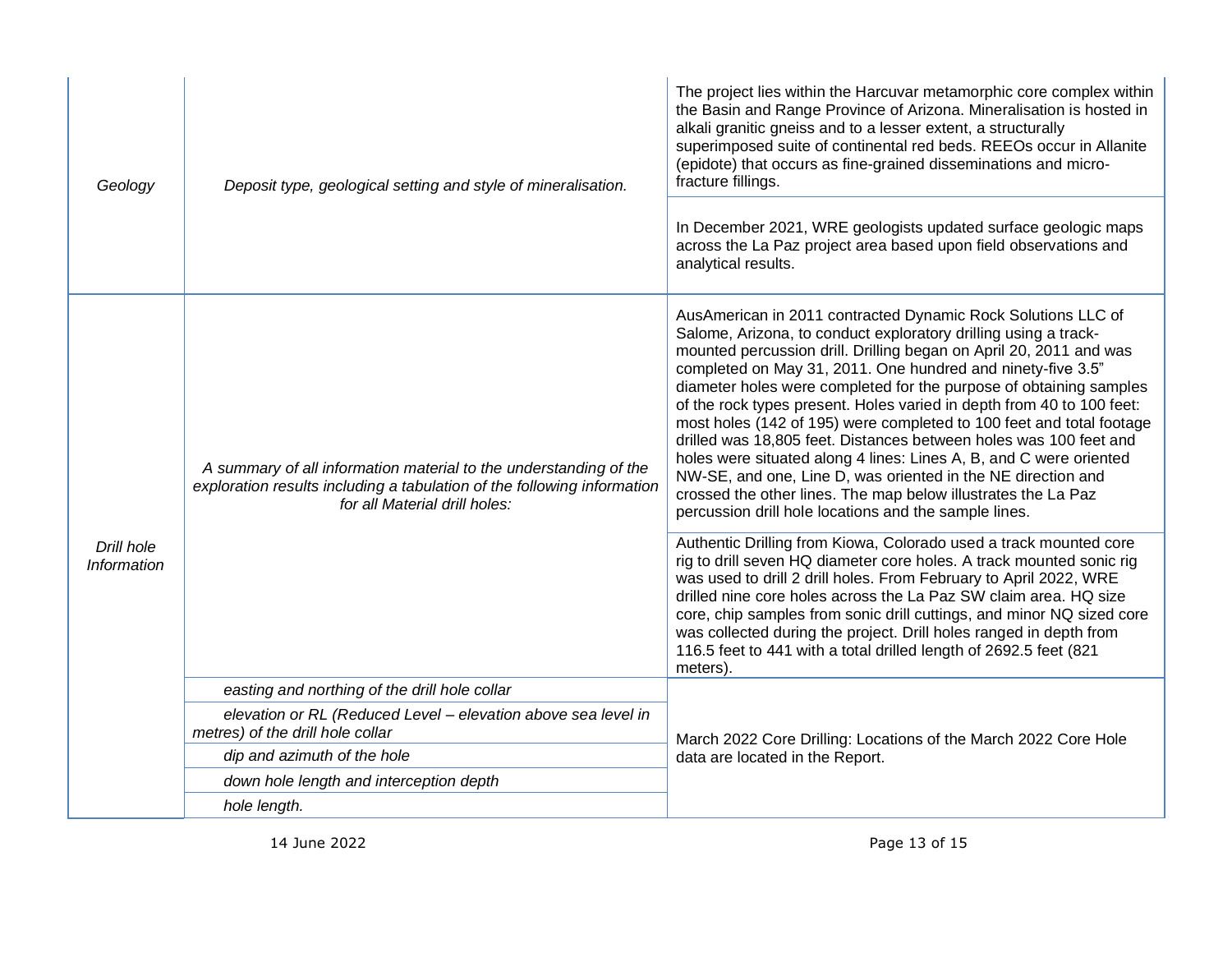|                                    | If the exclusion of this information is justified on the basis that the<br>information is not Material and this exclusion does not detract from<br>the understanding of the report, the Competent Person should<br>clearly explain why this is the case.                   |                                                                                                                                                                                                                                                                                                                                               |
|------------------------------------|----------------------------------------------------------------------------------------------------------------------------------------------------------------------------------------------------------------------------------------------------------------------------|-----------------------------------------------------------------------------------------------------------------------------------------------------------------------------------------------------------------------------------------------------------------------------------------------------------------------------------------------|
| Data<br>aggregation<br>methods     | In reporting Exploration Results, weighting averaging techniques,<br>maximum and/or minimum grade truncations (eg cutting of high<br>grades) and cut-off grades are usually Material and should be<br>stated.                                                              | All drill core was visually logged, measured, and photographed by<br>WRE geologists. Drill core was collected in lengths (runs) of 5 feet<br>(1.52m). WRE geologists calculated recoveries for each core run.<br>WRE geologists logged lithology, various types of alteration and<br>mineralization, fractures, fracture conditions, and RQD. |
|                                    | Where aggregate intercepts incorporate short lengths of high grade<br>results and longer lengths of low grade results, the procedure used<br>for such aggregation should be stated and some typical examples<br>of such aggregations should be shown in detail.            | March 2022 Core Drilling: All core was boxed in 10-feet long sections<br>in core boxes. No aggregations of the core was performed.                                                                                                                                                                                                            |
|                                    | The assumptions used for any reporting of metal equivalent values<br>should be clearly stated.                                                                                                                                                                             |                                                                                                                                                                                                                                                                                                                                               |
| Relationship                       | These relationships are particularly important in the reporting of<br><b>Exploration Results.</b>                                                                                                                                                                          |                                                                                                                                                                                                                                                                                                                                               |
| between<br>mineralisation          | If the geometry of the mineralisation with respect to the drill hole<br>angle is known, its nature should be reported.                                                                                                                                                     | The vertical drill hole orientations, 5' sample lengths are considered<br>appropriate to the style mineralization and distribution of lithologies                                                                                                                                                                                             |
| widths and<br>intercept<br>lengths | If it is not known and only the down hole lengths are reported, there<br>should be a clear statement to this effect (eg 'down hole length,<br>true width not known').                                                                                                      |                                                                                                                                                                                                                                                                                                                                               |
| Diagrams                           | Appropriate maps and sections (with scales) and tabulations of<br>intercepts should be included for any significant discovery being<br>reported These should include, but not be limited to a plan view of<br>drill hole collar locations and appropriate sectional views. | Drill hole locations, and drill hole strip logs are included in this<br>summary report.                                                                                                                                                                                                                                                       |
| <b>Balanced</b><br>reporting       | Where comprehensive reporting of all Exploration Results is not<br>practicable, representative reporting of both low and high grades<br>and/or widths should be practiced to avoid misleading reporting of<br><b>Exploration Results.</b>                                  | Assay results of the 2022 La Paz SW drilling are still being analysed.<br>The exploration results from March 2021 were reported in July 29,<br>2021 Press Release and "2021 Core Hole Analysis Summary, June<br>2021"<br>Additional, mapping and sampling results were reported in the March                                                  |
|                                    |                                                                                                                                                                                                                                                                            | 24, 2022 Press Release and the associated report "Summary of<br>Geologic Mapping and Surface Sampling from December 2021",<br>March 2022                                                                                                                                                                                                      |